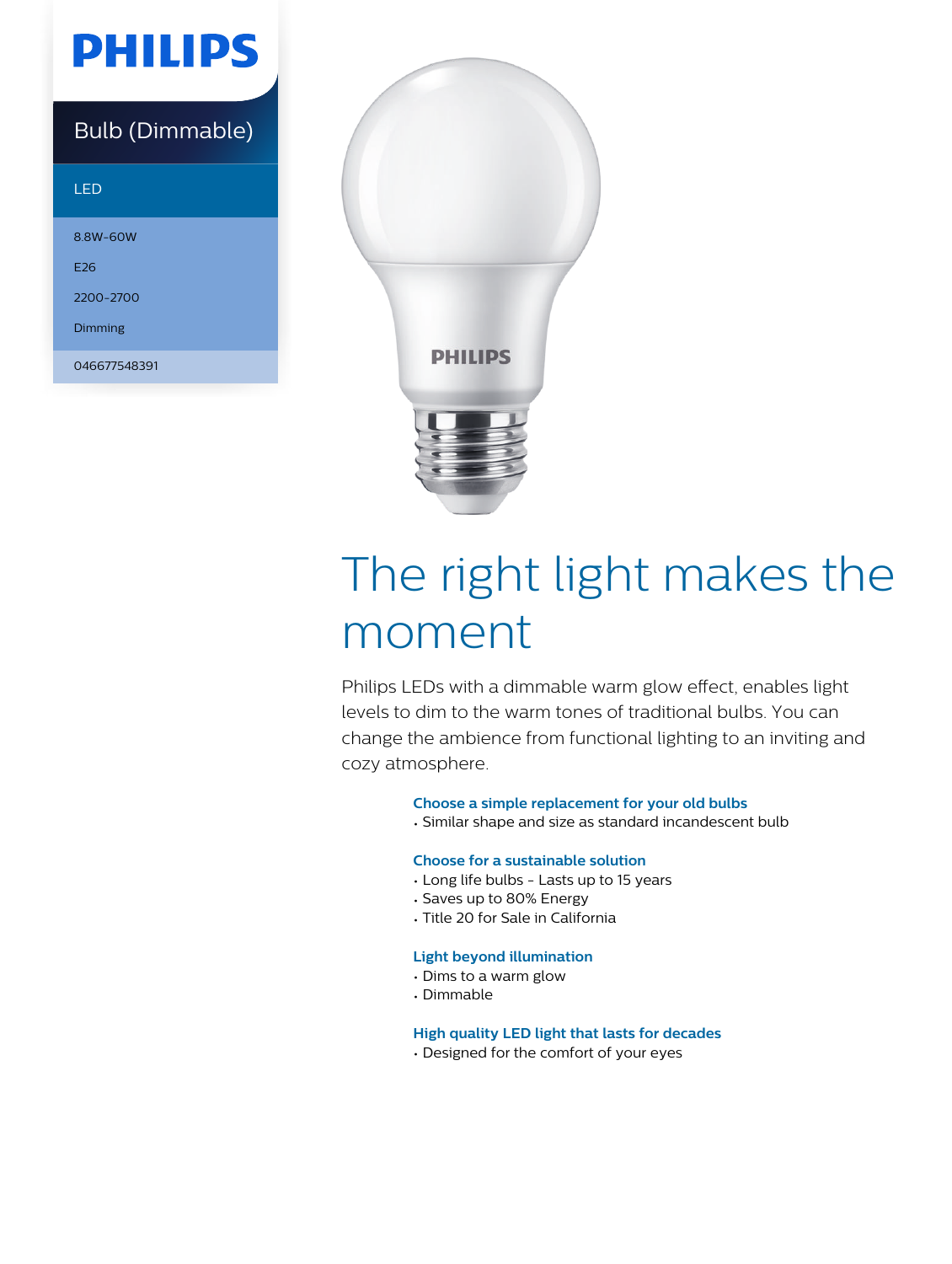## **Highlights**

### **Replaces standard incandescent**

With its beautiful design and familiar shape, this energy-saving LED bulb is the perfect sustainable replacement for traditional incandescent bulbs.

#### **15,000-hour rated average life**



With a lifetime of up to 15,000 hours, you can reduce the hassle of frequently replacing your light bulbs, and enjoy a perfect lighting solution for over 15 years.

### **Saves up to 80% Energy**



Enjoy the energy-savings of LEDs without sacrificing light quality. Instantly save over 80% in energy by replacing your existing incandescent or halogen bulbs

### **Title 20**

This bulb has been designed in compliance with CEC regulations for California Title 20, for sale in California.

### **Dims to a warm glow**

With this dimmable bulb, you can dim from a 2200k warm light to a 2700K light. The more you dim, the warmer the light..

### **Dimmable**

This bulb can be used with most dimmers to create your desired ambience with smooth dimming to 10% of full light levels. Please check the dimmability compatibility chart to be certain that your particular dimmer can be used with this bulb.

### **Designed for the comfort of your eyes**



It's easy to see how harsh lighting can strain the eyes. Too bright, and you get glare. Too soft and you experience flicker. Now you can gently light up your world with LEDs designed to go easy on the eyes, and create the perfect ambience for your home.

### **Specifications**

### **Bulb characteristics**

- Dimmable: Yes
- Intended use: Indoor
- Lamp shape: Non directional bulb
- Socket: E26
- Technology: LED
- Type of glass: Frosted

### **Bulb dimensions**

- Height: 11.15 cm
- Weight: 0.06 kg
- Width: 6.25 cm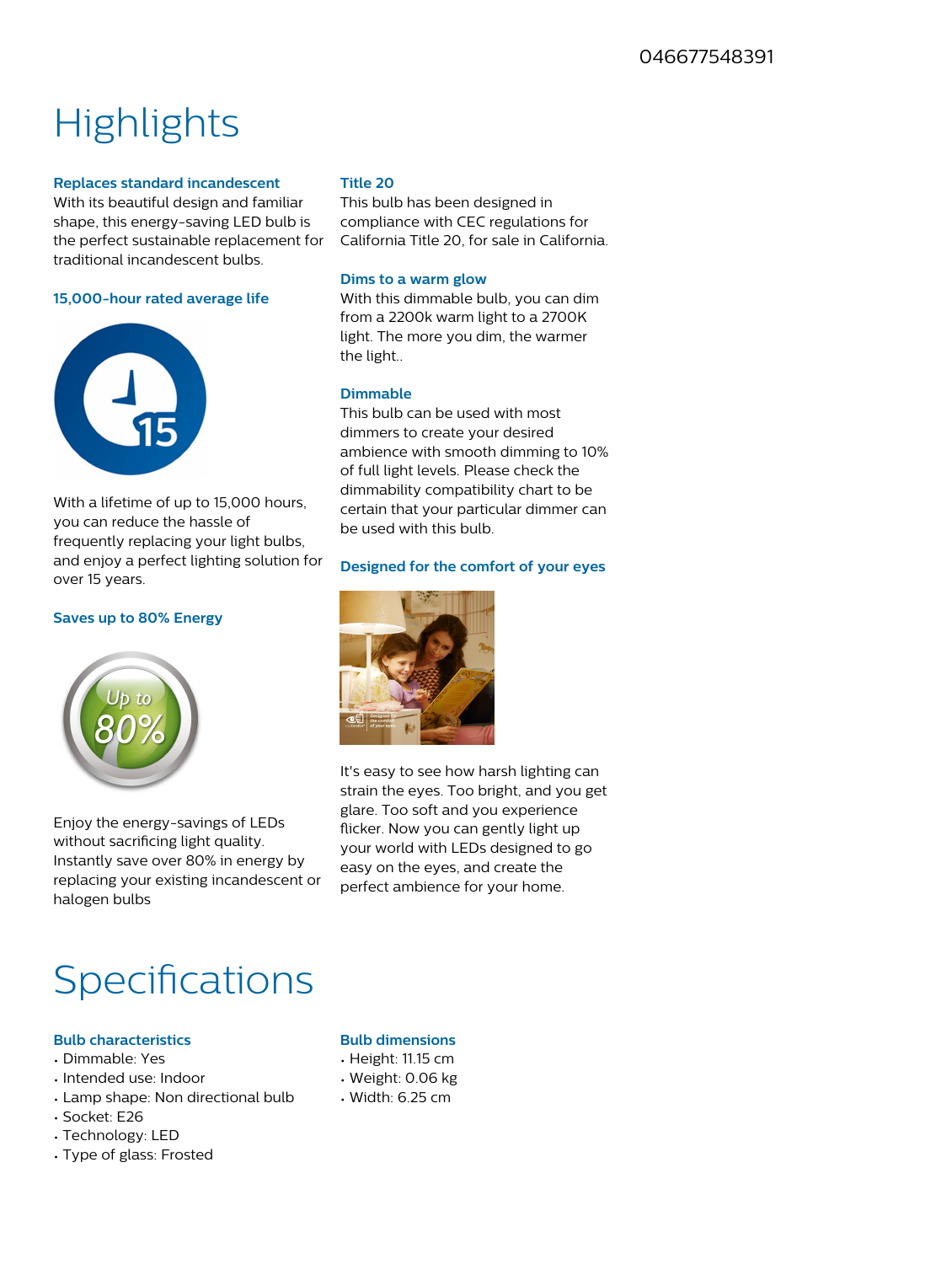### **Durability**

- Average life (at 2.7 hrs/day): 15 year(s)
- Lumen maintenance factor: 70%
- Nominal lifetime: 15,000 hour(s)
- Number of switch cycles: 50,000

### **Light characteristics**

- Beam angle: 250 degree(s)
- Color consistency: 4SDCM
- Color rendering index (CRI): 90
- Color temperature: 2200-2700 K
- Light Color Category: Soft White Warm Glow Effect
- Nominal luminous flux: 800 lumen
- Starting time: <0.5 s
- Warm-up time to 60% light: Instant full light

### **Miscellaneous**

• EyeComfort: Yes

### **Other characteristics**

- Lamp current: 80 mA
- Efficacy: 90 lm/W

### **Packaging information**

- EAN: 046677548391
- EOC: 548396
- Product title: 8.8A19/PER/ 927-22/P/E26/WG4/4BB T20

### **Power consumption**

- Energy Star Certified: Yes
- Power factor: >0.7
- Voltage: 120 V
- Wattage: 8.8 W
- Wattage equivalent: 60 W

#### **Product dimensions & weight**

• Length: 11.15 cm

### **Rated values**

- Rated beam angle: 250 degree(s)
- Rated lifetime: 15,000 hour(s)
- Rated luminous flux: 800 lumen
- Rated power: 8.8 W

### **Technical specifications**

• Frequency: 60 Hz

### **Bulb characteristics**

- EAN/UPC product: 046677548391
- Rated beam angle: 250 degree(s)
- Height: 11.15 cm
- Average life (at 2.7 hrs/day): 15 year(s)
- Beam angle: 250 degree(s)
- Lamp current: 80 mA
- Net weight: 0.200 kg
- Rated lifetime: 15,000 hour(s)
- Intended use: Indoor
- Weight: 0.06 kg
- Lumen maintenance factor: 70%
- Color consistency: 4SDCM
- Gross weight: 0.286 kg
- EAN: 046677548391
- Energy Star Certified: Yes
- Rated luminous flux: 800 lumen
- Lamp shape: Non directional bulb
- Width: 6.25 cm
- Color rendering index (CRI): 90
- Height: 17.000 cm
- EOC: 548396
- Socket: E26
- Number of switch cycles: 50,000
- Color temperature: 2200-2700 K
- EyeComfort: Yes
- Length: 6.500 cm
- Product title: 8.8A19/PER/ 927-22/P/E26/WG4/4BB T20
- Power factor: >0.7
- Rated power: 8.8 W
- Technology: LED
- Light Color Category: Soft White Warm Glow Effect
- Width: 19.700 cm
- Voltage: 120 V
- Type of glass: Frosted
- Nominal luminous flux: 800 lumen
- Material number (12NC): 929001940993
- Wattage: 8.8 W
- Length: 11.15 cm
- Starting time: <0.5 s
- Wattage equivalent: 60 W
- Warm-up time to 60% light: Instant full light
- Frequency: 60 Hz